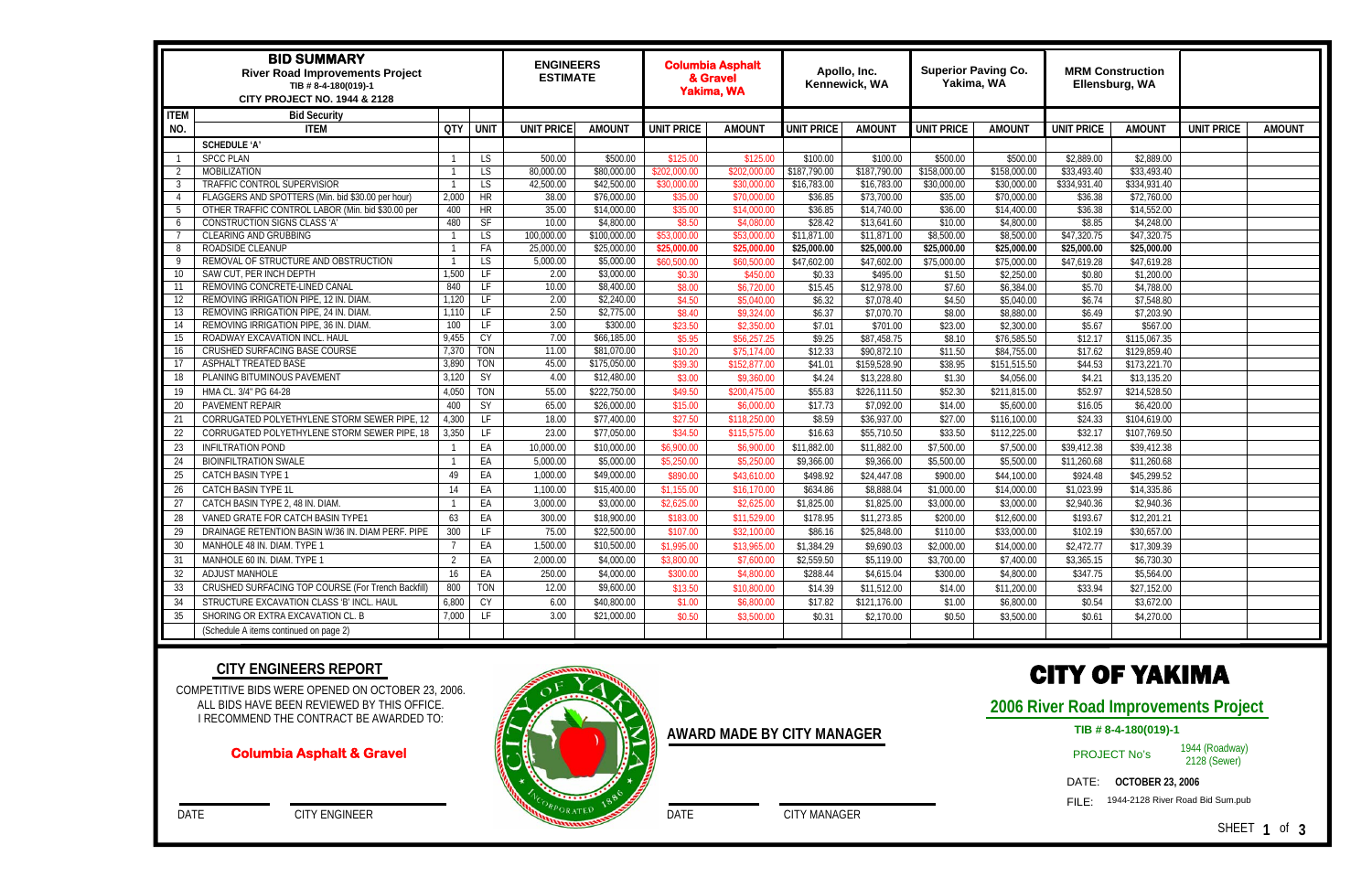| <b>BID SUMMARY</b><br><b>River Road Improvements Project</b><br>TIB #8-4-180(019)-1<br><b>CITY PROJECT NO. 1944 &amp; 2128</b> |                                                        |        | <b>ENGINEERS</b><br><b>ESTIMATE</b> |                   | <b>Columbia Asphalt</b><br>& Gravel<br><b>Yakima, WA</b> |                     | Apollo, Inc.<br>Kennewick, WA |                     | <b>Superior Paving Co.</b><br>Yakima, WA |                     | <b>MRM Construction</b><br>Ellensburg, WA |                      |                          |                   |               |
|--------------------------------------------------------------------------------------------------------------------------------|--------------------------------------------------------|--------|-------------------------------------|-------------------|----------------------------------------------------------|---------------------|-------------------------------|---------------------|------------------------------------------|---------------------|-------------------------------------------|----------------------|--------------------------|-------------------|---------------|
| <b>ITEM</b>                                                                                                                    | <b>Bid Security</b>                                    |        |                                     |                   |                                                          |                     |                               |                     |                                          |                     |                                           |                      |                          |                   |               |
| NO.                                                                                                                            | <b>ITEM</b>                                            | QTY    | <b>UNIT</b>                         | <b>UNIT PRICE</b> | <b>AMOUNT</b>                                            | UNIT PRICE          | <b>AMOUNT</b>                 | UNIT PRICE          | <b>AMOUN1</b>                            | <b>UNIT PRICE</b>   | <b>AMOUNT</b>                             | <b>UNIT PRICE</b>    | <b>AMOUNT</b>            | <b>UNIT PRICE</b> | <b>AMOUNT</b> |
|                                                                                                                                | (schedule A continued)                                 |        |                                     |                   |                                                          |                     |                               |                     |                                          |                     |                                           |                      |                          |                   |               |
| 36                                                                                                                             | ADJUST VALVE BOX                                       | 22     | EA                                  | 200.00            | \$4,400.00                                               | \$220.00            | \$4,840.00                    | \$179.05            | \$3,939.10                               | \$225.00            | \$4,950.00                                | \$181.90             | \$4,001.80               |                   |               |
| 37                                                                                                                             | REPLACE VALVE BOX                                      | 5      | EA                                  | 200.00            | \$1,000.00                                               | \$250.00            | \$1,250.00                    | \$195.40            | \$977.00                                 | \$240.00            | $\overline{\$1,200.00}$                   | \$256.80             | \$1,284.00               |                   |               |
| 38                                                                                                                             | PVC SANITARY SEWER PIPE 6 IN. DIAM                     | 75     | LF                                  | 20.00             | \$1,500.00                                               | \$49.00             | \$3,675.00                    | \$2.55              | \$191.25                                 | \$48.00             | \$3,600.00                                | \$22.47              | \$1,685.25               |                   |               |
| 39                                                                                                                             | PVC SANITARY SEWER PIPE 8 IN. DIAM                     | 150    | LF                                  | 25.00             | \$3,750.00                                               | \$31.50             | \$4,725.00                    | \$4.39              | \$658.50                                 | \$30.00             | \$4,500.00                                | \$24.64              | \$3,696.00               |                   |               |
| 40                                                                                                                             | PVC SANITARY SEWER PIPE 12 IN. DIAM                    | 1456   | LF                                  | 25.00             | \$36,400.00                                              | \$24.00             | \$34,944.00                   | \$9.31              | \$13,555.36                              | \$25.00             | \$36,400.00                               | \$29.75              | \$43,316.00              |                   |               |
| 41                                                                                                                             | PVC SANITARY SEWER PIPE 18 IN. DIAM                    | 100    | LF                                  | 32.00             | \$3,200.00                                               | \$85.00             | \$8,500.00                    | \$23.10             | \$2,310.00                               | \$85.00             | \$8,500.00                                | \$56.16              | \$5,616.00               |                   |               |
| 42                                                                                                                             | PVC SANITARY SEWER PIPE 24 IN. DIAM                    | 1755   | LF.                                 | 37.00             | \$64,935.00                                              | \$63.00             | \$110,565.00                  | \$35.58             | \$62,442.90                              | \$62.00             | \$108,810.00                              | \$63.86              | \$112,074.30             |                   |               |
| 43                                                                                                                             | PVC SANITARY SEWER PIPE 27 IN. DIAM                    | 163    | LF.                                 | 45.00             | \$7,335.00                                               | \$99.00             | \$16,137.00                   | \$43.98             | \$7,168.74                               | \$95.00             | \$15,485.00                               | \$72.42              | \$11,804.46              |                   |               |
| 44                                                                                                                             | PVC SANITARY SEWER PIPE 36 IN. DIAM<br><b>ESC LEAD</b> | 45     | LF<br><b>DAY</b>                    | 60.00             | \$2,700.00<br>\$1,400.00                                 | \$225.00<br>\$50.00 | \$10,125.00<br>\$1,400.00     | \$143.93<br>\$17.86 | \$6,476.85<br>\$500.08                   | \$220.00<br>\$50.00 | \$9,900.00<br>\$1,400.00                  | \$171.82<br>\$194.74 | \$7,731.90<br>\$5,452.72 |                   |               |
| 45                                                                                                                             | SEEDING, FERTILIZING AND MULCHING                      | 28     | <b>ACRE</b>                         | 50.00<br>5,000.00 | \$5,000.00                                               | \$5,500.00          | \$5,500.00                    | \$1,443.00          | \$1,443.00                               | \$2,750.00          | \$2,750.00                                | \$1,926.00           | \$1,926.00               |                   |               |
| 46<br>47                                                                                                                       | <b>IRRIGATION STRUCTURE #1</b>                         |        | EA                                  | 15,000.00         | \$15,000.00                                              | \$41,000.00         | \$41,000.00                   | \$37,111.00         | \$37,111.00                              | \$47,000.00         | \$47,000.00                               | \$55,909.64          | \$55,909.64              |                   |               |
| 48                                                                                                                             | IRRIGATION STRUCTURE #2                                |        | EA                                  | 10,000.00         | \$10,000.00                                              | \$40,000.00         | \$40,000.00                   | \$104,302.00        | \$104,302.00                             | \$47,000.00         | \$47,000.00                               | \$56,487.44          | \$56,487.44              |                   |               |
| 49                                                                                                                             | IRRIGATION STRUCTURE #3                                |        | EA                                  | 10,000.00         | \$10,000.00                                              | \$27,000.00         | \$27,000.00                   | \$43,882.00         | \$43,882.00                              | \$30,000.00         | \$30,000.00                               | \$45,681.51          | \$45,681.51              |                   |               |
| 50                                                                                                                             | IRRIGATION STRUCTURE #4                                |        | EA                                  | 3,000.00          | \$3,000.00                                               | \$25,000.00         | \$25,000.00                   | \$18,252.00         | \$18,252.00                              | \$25,000.00         | \$25,000.00                               | \$36,719.19          | \$36,719.19              |                   |               |
| 51                                                                                                                             | <b>IRRIGATION STRUCTURE #5</b>                         |        | EA                                  | 40,000.00         | \$40,000.00                                              | \$69,000.00         | \$69,000.00                   | \$99,305.00         | \$99,305.00                              | \$75,000.00         | \$75,000.00                               | \$51,441.32          | \$51,441.32              |                   |               |
| 52                                                                                                                             | CONNECT TO EXISTING STRUCTURE                          | 10     | EA                                  | 500.00            | \$5,000.00                                               | \$680.00            | \$6,800.00                    | \$763.30            | \$7,633.00                               | \$675.00            | \$6,750.00                                | \$3,633.72           | \$36,337.20              |                   |               |
| 53                                                                                                                             | CONNECTION FOR PRIVATE IRRIGATION LINE                 |        | FA                                  | 10,000.00         | \$10,000.00                                              | \$10,000.00         | \$10,000.00                   | \$10,000.00         | \$10,000.00                              | \$10,000.00         | \$10,000.00                               | \$10,000.00          | \$10,000.00              |                   |               |
| 54                                                                                                                             | CEMENT CONC. TRAFFIC CURB AND GUTTER                   | 13,800 | LF                                  | 7.00              | \$96,600.00                                              | \$7.50              | \$103,500.00                  | \$8.43              | \$116,334.00                             | \$7.45              | \$102,810.00                              | \$8.03               | \$110,814.00             |                   |               |
| 55                                                                                                                             | COMMERCIAL DRIVEWAY APPROACH                           | 42     | EA                                  | 3,500.00          | \$147,000.0                                              | \$1,500.00          | \$63,000.00                   | \$4,557.10          | \$191,398.20                             | \$4,100.00          | \$172,200.00                              | \$1,401.70           | \$58,871.40              |                   |               |
| 56                                                                                                                             | REMOVING AND RESETTING FENCE                           | 250    | LF                                  | 20.00             | \$5,000.00                                               | \$31.00             | \$7,750.00                    | \$17.76             | \$4,440.00                               | \$15.00             | \$3,750.00                                | \$12.84              | \$3,210.00               |                   |               |
|                                                                                                                                |                                                        |        |                                     |                   |                                                          |                     |                               |                     |                                          |                     |                                           |                      |                          |                   |               |
| 57                                                                                                                             | CHAIN LINK FENCE TYPE 1                                | 290    | LF                                  | 25.00             | \$7,250.00                                               | \$37.50             | \$10,875.00                   | \$13.32             | \$3,862.80                               | \$22.00             | \$6,380.00                                | \$20.33              | \$5,895.70               |                   |               |
| 58                                                                                                                             | END, GATE, CORNER AND PULL POST FOR CHAIN LINK         | 8      | EA                                  | 600.00            | \$4,800.00                                               | \$548.00            | \$4,384.00                    | \$55.50             | \$444.00                                 | \$275.00            | \$2,200.00                                | \$267.50             | \$2,140.00               |                   |               |
| 59                                                                                                                             | DOUBLE 14 FT. CHAIN LINK GATE                          |        | EA                                  | 2,000.00          | \$2,000.00                                               | \$785.00            | \$785.00                      | \$1,665.00          | \$1,665.00                               | \$785.00            | \$785.00                                  | \$802.50             | \$802.50                 |                   |               |
| 60                                                                                                                             | <b>REMOVING FENCE</b>                                  |        | FA                                  | 15,000.00         | \$15,000.00                                              | \$15,000.00         | \$15,000.00                   | \$15,000.00         | \$15,000.00                              | \$15,000.00         | \$15,000.00                               | \$15,000.00          | \$15,000.00              |                   |               |
| 61                                                                                                                             | MONUMENT CASE AND COVER                                | 3      | EA                                  | 650.00            | \$1,950.00                                               | \$220.00            | \$660.00                      | \$289.00            | \$867.00                                 | \$310.00            | \$930.00                                  | \$321.00             | \$963.00                 |                   |               |
| 62                                                                                                                             | CEMENT CONC. SIDEWALK, 4-IN DEPTH                      | 4,100  | SY                                  | 25.00             | \$102,500.0                                              | \$20.00             | \$82,000.00                   | \$22.79             | \$93,439.00                              | \$19.50             | \$79,950.00                               | \$18.73              | \$76,793.00              |                   |               |
| 63                                                                                                                             | CEMENT CONC. SIDEWALK, 6-IN DEPTH                      | 540    | SY                                  | 27.00             | \$14,580.00                                              | \$27.00             | \$14,580.00                   | \$30.27             | \$16,345.80                              | \$27.25             | \$14,715.00                               | \$26.75              | \$14,445.00              |                   |               |
| 64                                                                                                                             | CEMENT CONC. SIDEWALK RAMP, TYPE 2A                    | 8      | EA                                  | 600.00            | \$4,800.00                                               | \$350.00            | \$2,800.00                    | \$849.13            | \$6,793.04                               | \$800.00            | \$6,400.00                                | \$374.50             | \$2,996.00               |                   |               |
| 65                                                                                                                             | CEMENT CONC. SIDEWALK RAMP, TYPE 4A                    | 96     | EA                                  | 600.00            | \$57,600.00                                              | \$250.00            | \$24,000.00                   | \$721.50            | \$69,264.00                              | \$680.00            | \$65,280.00                               | \$267.50             | \$25,680.00              |                   |               |
| 66                                                                                                                             | SIGNPOST SOCKETS                                       | 50     | EA                                  | 60.00             | \$3,000.00                                               | \$30.00             | \$1,500.00                    | \$93.66             | \$4,683.00                               | \$50.00             | \$2,500.00                                | \$103.79             | \$5,189.50               |                   |               |
| 67                                                                                                                             | MAILBOX SUPPORT, TYPE 1                                | 60     | EA                                  |                   | 250.00 \$15,000.00                                       | \$125.00            | \$7,500.00                    | \$255.30            | \$15,318.00                              | \$140.00            | \$8,400.00                                | \$203.30             | \$12,198.00              |                   |               |
| 68                                                                                                                             | MAILBOX SUPPORT, TYPE 2                                | 2      | EA                                  | 400.00            | \$800.00                                                 | \$280.00            | \$560.00                      | \$444.00            | \$888.00                                 | \$300.00            | \$600.00                                  | \$310.30             | \$620.60                 |                   |               |
| 69                                                                                                                             | REMOVING AND RESETTING LOCKABLE MAILBOX                | 8      | EA                                  | 2,000.00          | \$16,000.00                                              | \$75.00             | \$600.00                      | \$981.75            | \$7,854.00                               | \$125.00            | \$1,000.00                                | \$149.80             | \$1,198.40               |                   |               |
| 70                                                                                                                             | ILLUMINATION SYSTEM                                    |        | LS.                                 | 200,000.00        | \$200,000.0                                              | \$227,500.00        | \$227,500.00                  | \$170,785.00        | \$170,785.00                             | \$210,000.00        | \$210,000.00                              | \$222,362.05         | \$222,362.05             |                   |               |
| 71                                                                                                                             | SIGNALIZATION                                          |        | LS.                                 | 250,000.00        | \$250,000.0                                              | \$200,000.00        | \$200,000.00                  | \$205,945.00        | \$205,945.00                             | \$190,000.00        | \$190,000.00                              | \$200,190.58         | \$200,190.58             |                   |               |
| 72                                                                                                                             | REPAIR OR REPLACEMENT                                  |        | FA                                  | 90,000.00         | \$90,000.00                                              | \$90,000.00         | \$90,000.00                   | \$90,000.00         | \$90,000.00                              | \$90,000.00         | \$90,000.00                               | \$90,000.00          | \$90,000.00              |                   |               |
|                                                                                                                                |                                                        |        |                                     |                   |                                                          |                     |                               |                     |                                          |                     |                                           |                      |                          |                   |               |
|                                                                                                                                | <b>TOTAL SCHEDULE 'A"</b>                              |        |                                     |                   |                                                          |                     | \$2,659,661.25                |                     | \$2,779,775.91                           |                     | \$2,752,251.00                            |                      | \$3,030,081.34           |                   |               |
|                                                                                                                                |                                                        |        |                                     |                   |                                                          |                     |                               |                     |                                          |                     |                                           |                      |                          |                   |               |



## CITY OF YAKIMA

## **2006 River Road Improvements Project**

#### PROJECT No's

1944 (Roadway) 2128 (Sewer)

DATE: **OCTOBER 23, 2006** 

FILE: 1944-2128 River Road Bid Sum.pub

SHEET **2** of **3** 

### **TIB # 8-4-180(019)-1**